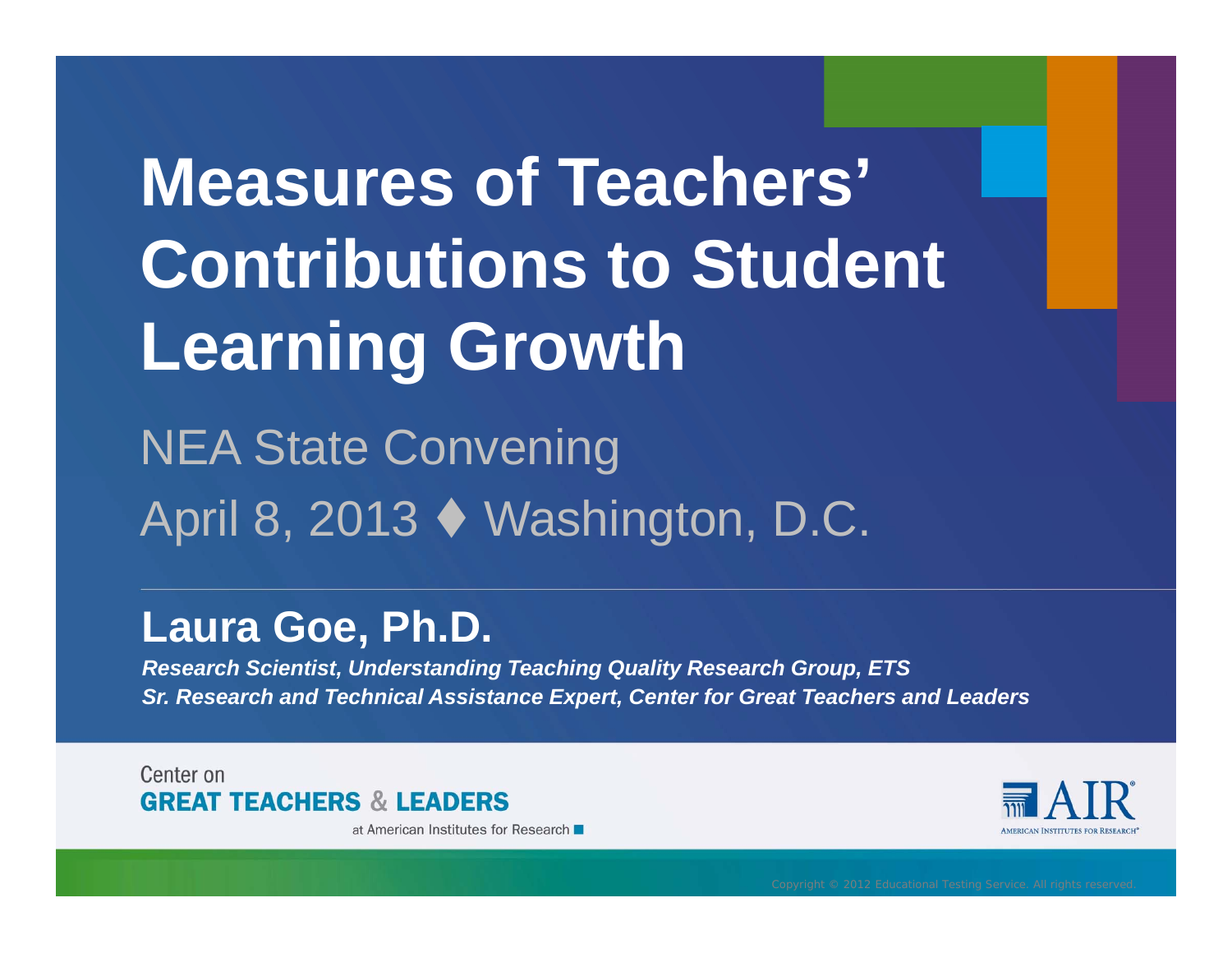## Laura Goe, Ph.D.

- Former teacher in rural and urban schools
	- Special education (7th and 8th grades, Tunica, MS)
	- •Language arts (7th grade, Memphis, TN)
- Graduate of UC Berkeley's Policy, Organizations, Measurement, and Evaluation doctoral program
- **Research scientist in the Understanding Teaching Quality** Research Group at ETS
- Senior research and technical assistance expert for the federally-funded Center for Great Teachers and Leaders

Center on **GREAT TEACHERS & LEADERS**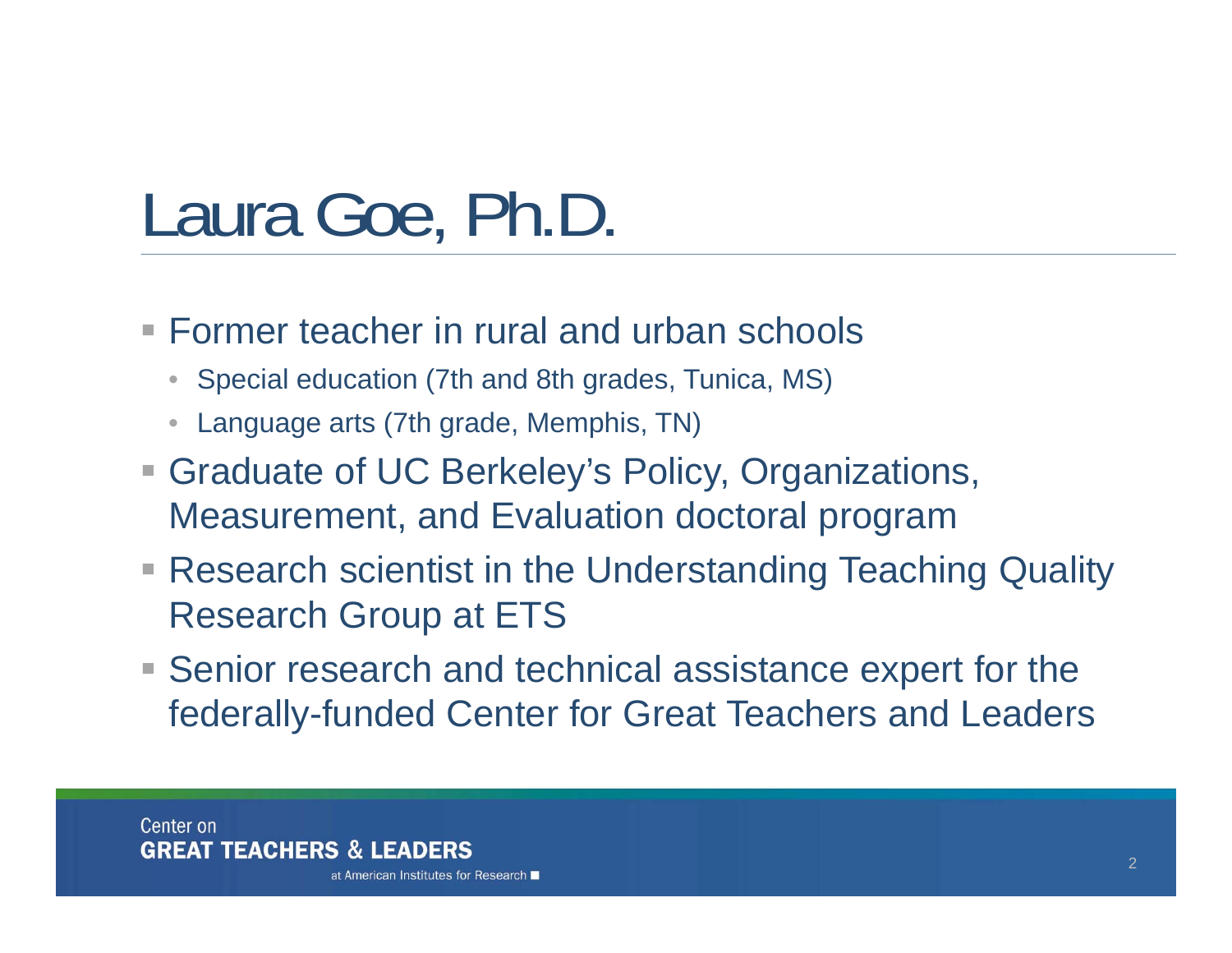## The Goal of Teacher Evaluation

*The ultimate goal of all teacher evaluation should be…*

> **TO IMPROVE TEACHING AND LEARNING**

Center on **GREAT TEACHERS & LEADERS**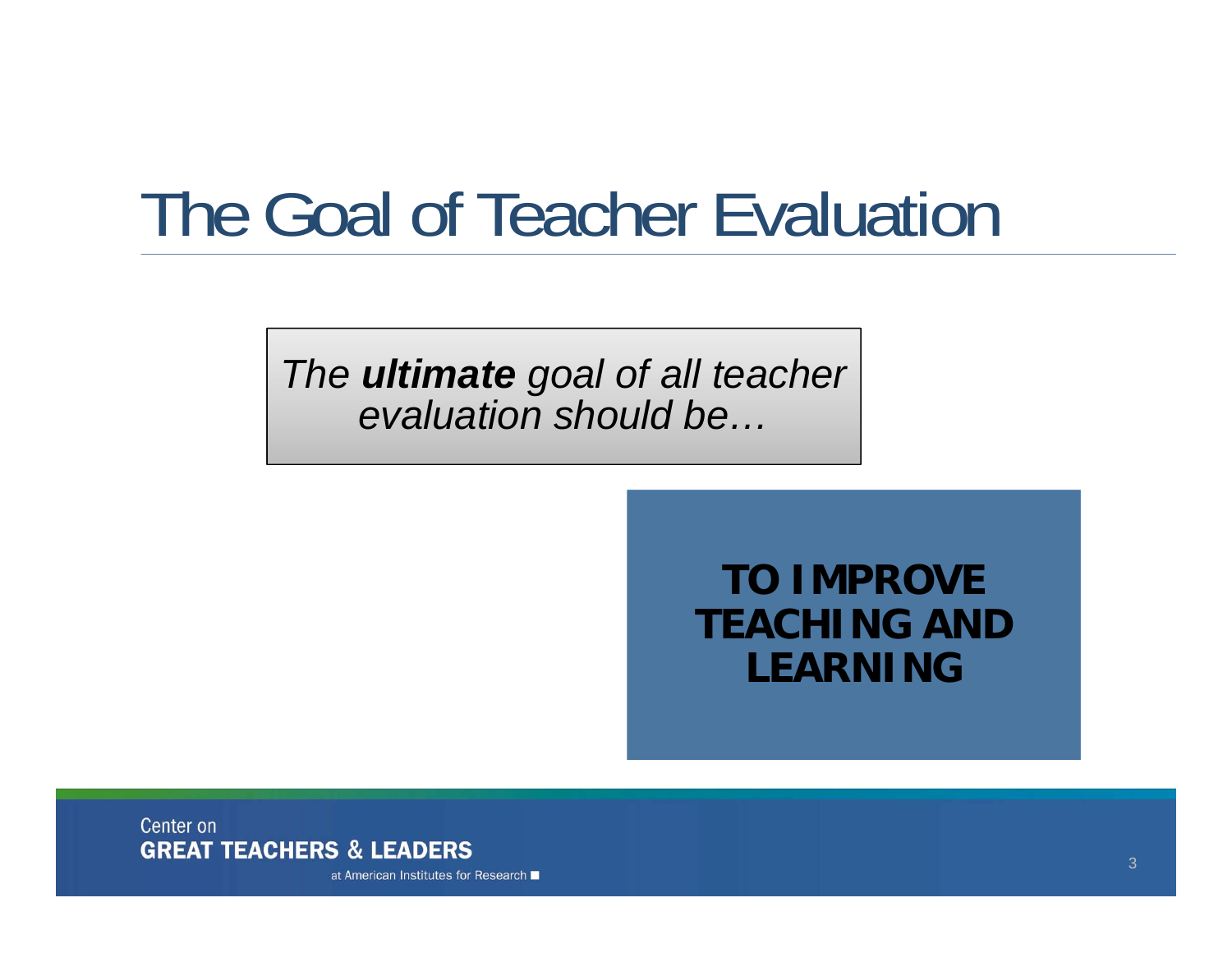## Two Important Goals for Evaluation

Accountability: We are interested in ensuring that measures are comparable and rigorous and that they correctly identify students' learning growth compared to other students in same grade/subject.

Instructional improvement: We are interested in ensuring that teachers actively and regularly collect data on students' performance toward standards and adjust and differentiate instruction accordingly.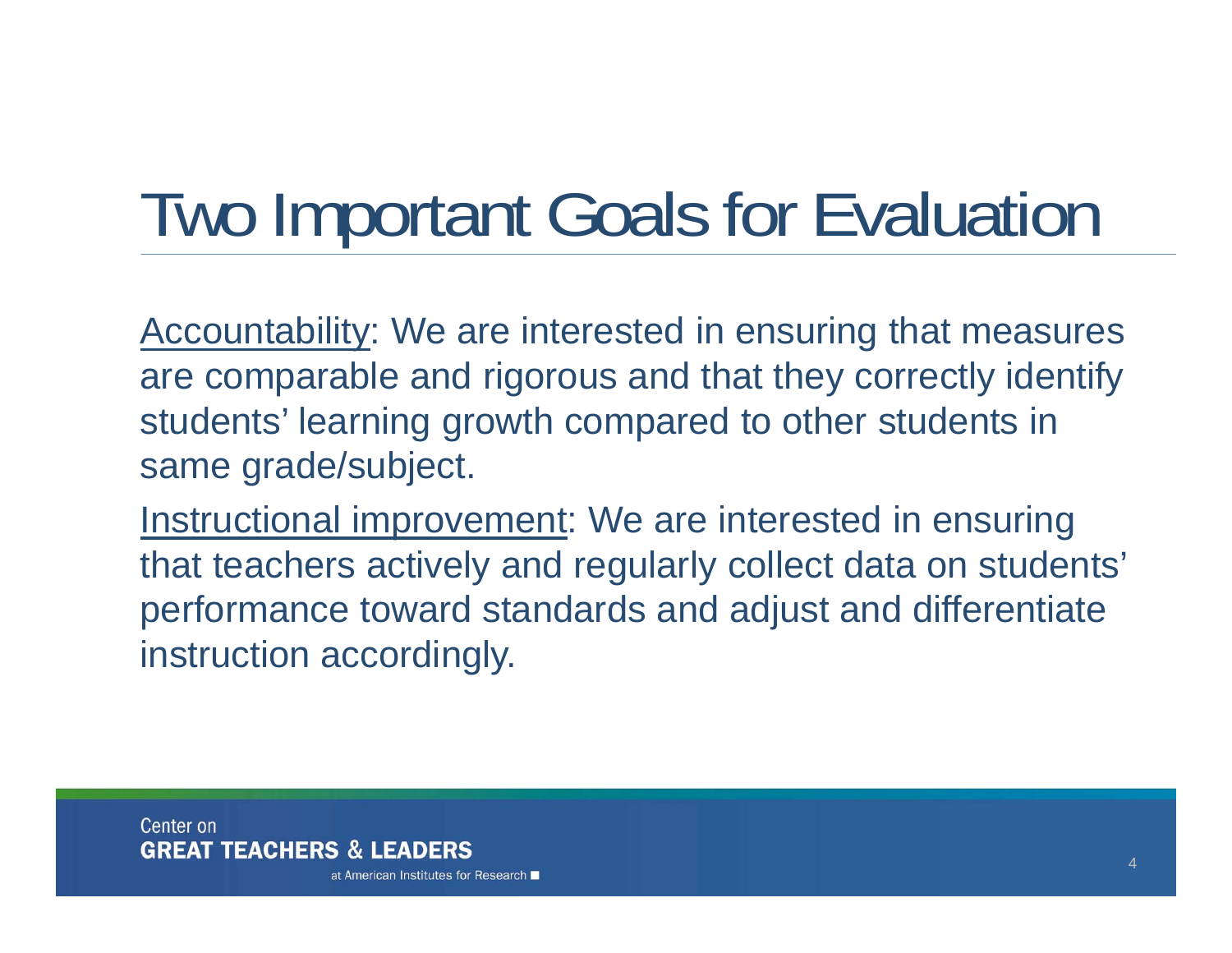## Growth Versus Proficiency Models



Center on **GREAT TEACHERS & LEADERS**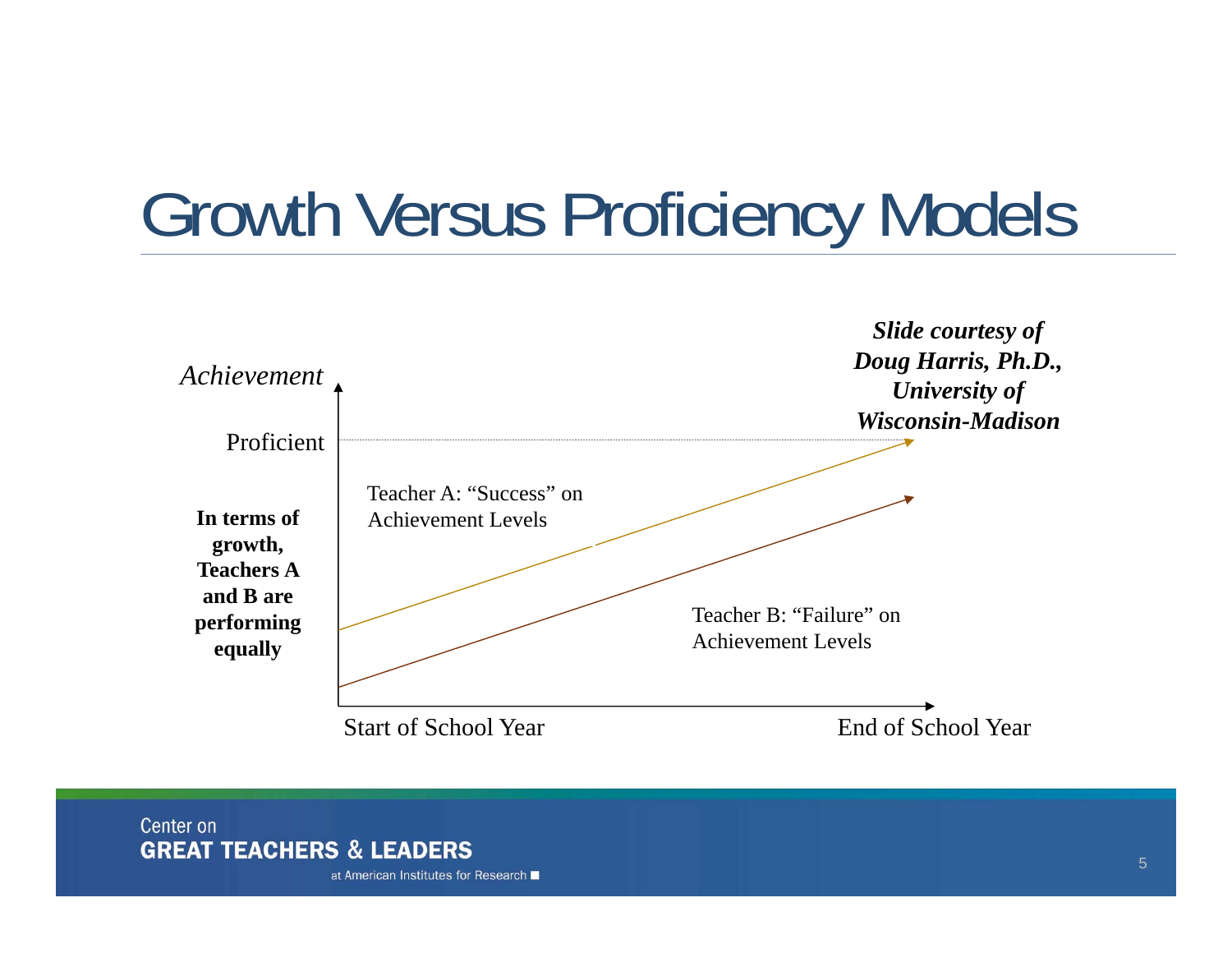## Growth Versus Proficiency Models



Center on **GREAT TEACHERS & LEADERS**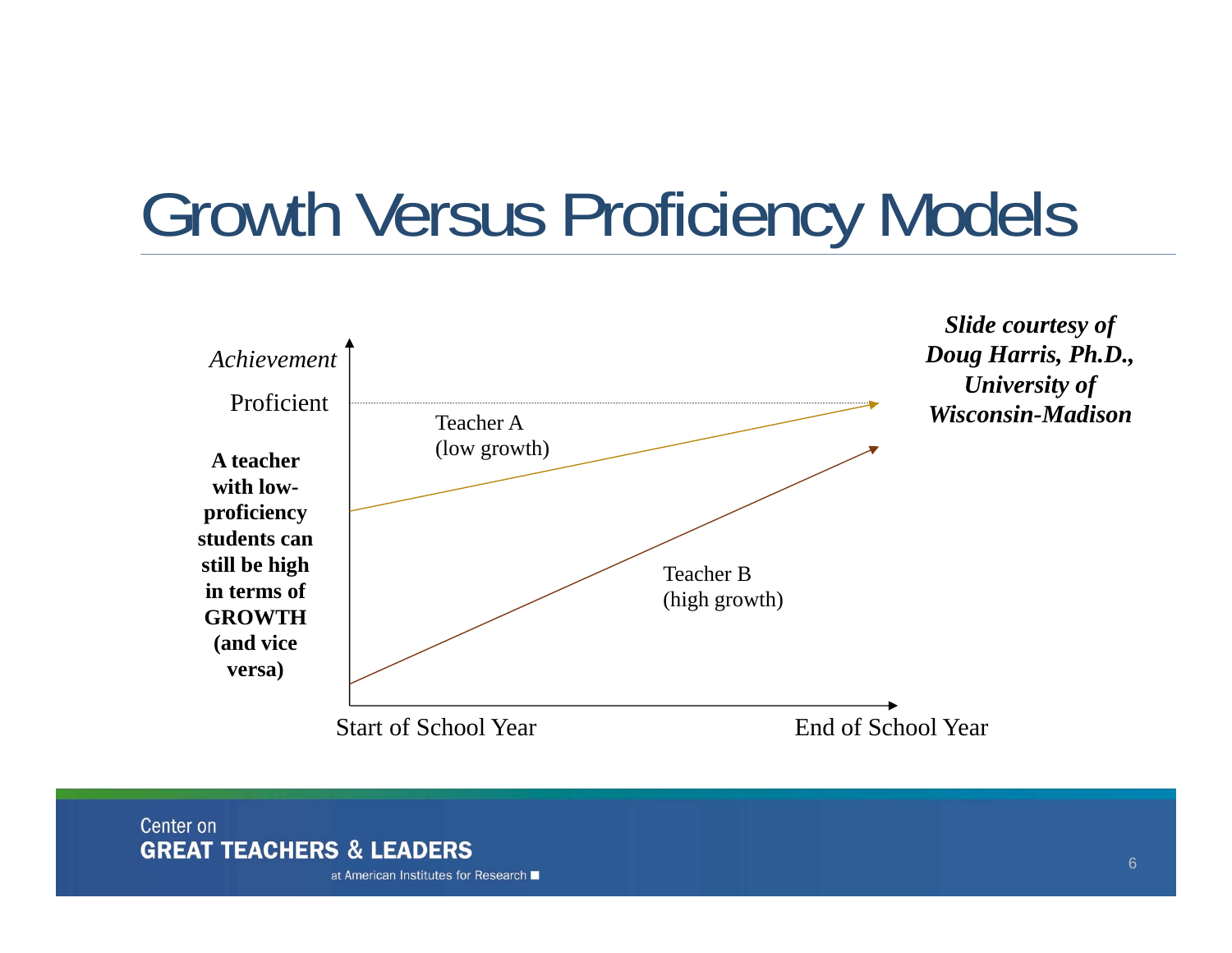# To Measure Growth, You Need Baseline Data

 $\mathcal{L}_{\mathcal{A}}$ Baseline data can be historic (found) or current (collected).

- $\bullet$  Historic (found) data includes all prior history on students' proficiency on specific standards.
- $\bullet$  Current (collected) data includes all efforts made by the state, district, school, or teacher to establish students' current levels of proficiency on specific standards.
- Each has advantages and drawbacks.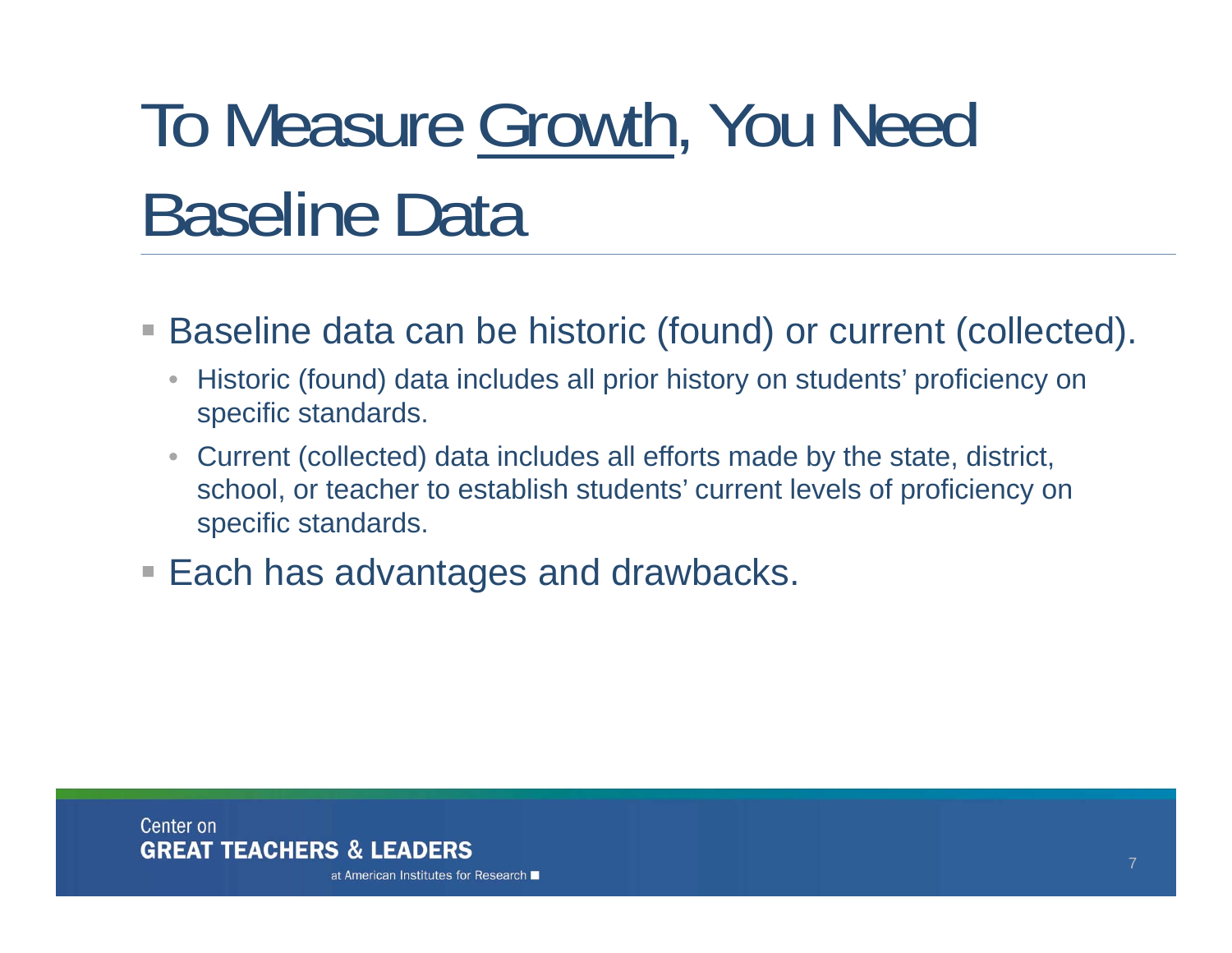### Measuring Non-Tested Subject/Grade Teachers' Contributions to Student Learning Growth

| <b>Model</b>                                                | <b>Description</b>                                                                                                                                                                                          |
|-------------------------------------------------------------|-------------------------------------------------------------------------------------------------------------------------------------------------------------------------------------------------------------|
| <b>Student learning</b><br>objectives                       | Teacher assesses students at beginning of year and sets objectives, then<br>assesses again at end of year. Principal or designee works with teacher to<br>determine success.                                |
| Subject and grade alike<br>team models ("Ask a<br>Teacher") | Teachers meet in grade-specific and/or subject-specific teams to consider<br>and agree on appropriate measures they will all use to determine their<br>individual contributions to student learning growth. |
| Colorado Content<br>Collaboratives                          | Content experts (external) identify measures and groups of content.<br>Teachers consider the measures from the perspective of classroom use;<br>may not include pre- and post-measures.                     |
| Pre- and post-tests model                                   | Identify or create pre- and post-tests for every grade and subject.                                                                                                                                         |
| School-wide value-added                                     | Used in TAP Model; teachers in tested subjects and grades receive their<br>own value-added scores; all other teachers get the school-wide average.                                                          |

Center on **GREAT TEACHERS & LEADERS**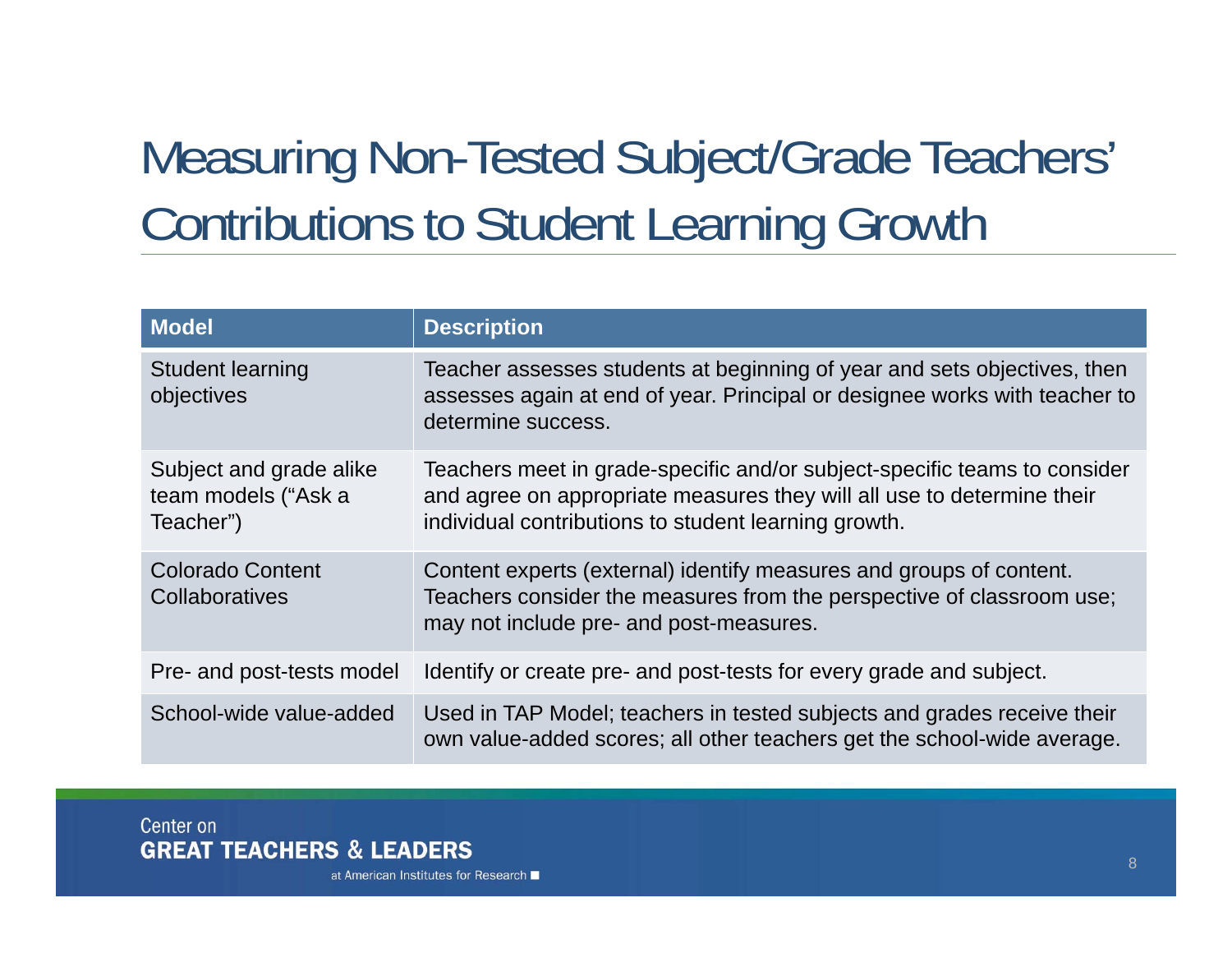## School-Wide Average Growth Used for Non-Tested Subjects/Grades



#### Center on **GREAT TEACHERS & LEADERS**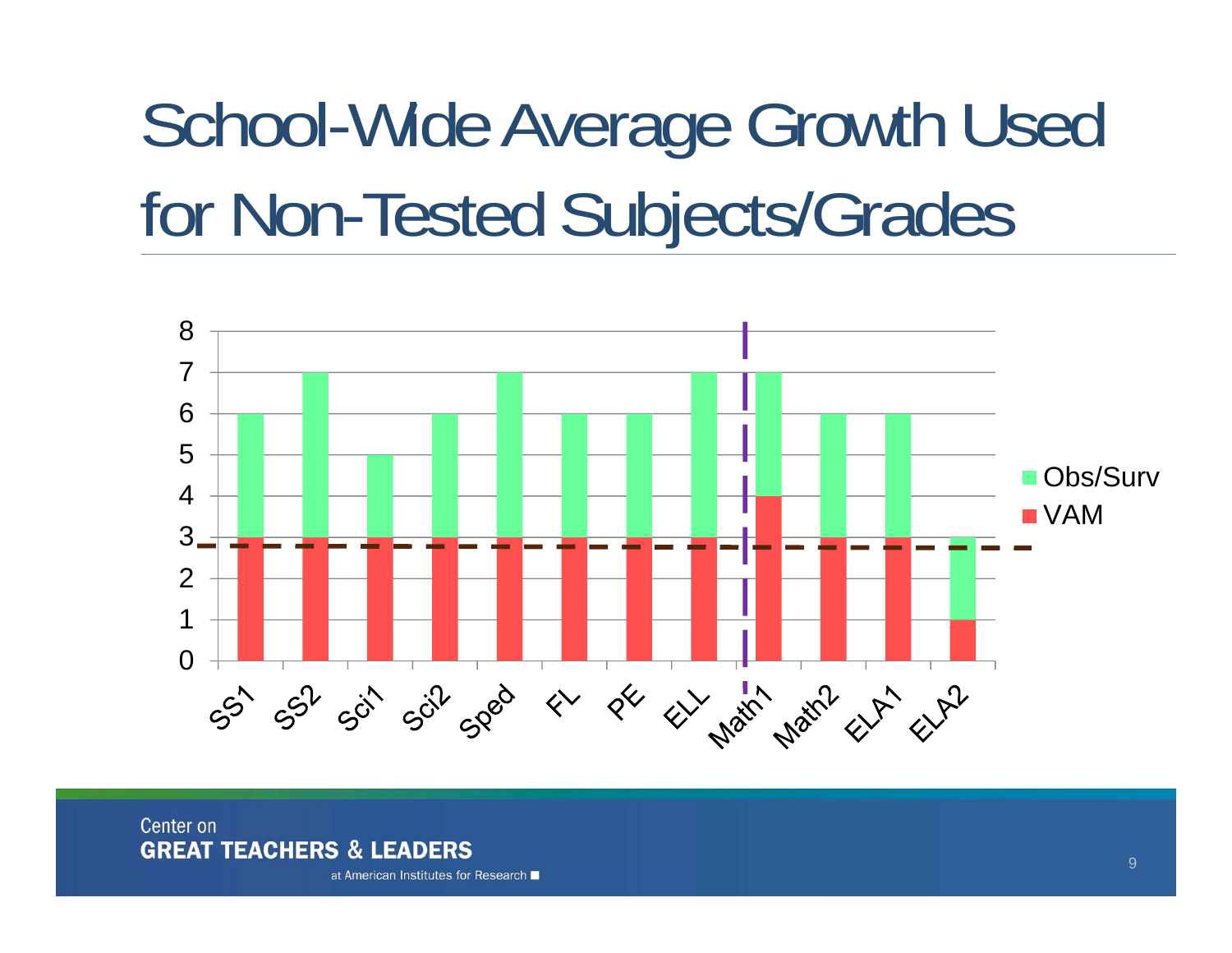# Even If We Could Assess All Students With Standardized Tests…

- Using only standardized test results to reflect teachers' contributions to student learning growth may capture just part of what we care about.
	- $\bullet$  Standardized tests may cover only about one half of the content standards (Polikoff et al, 2011).
- **Good teachers also work to ensure that students can apply** their knowledge.
	- $\bullet$  Applied knowledge may be more accurately measured with the "Four Ps" (portfolios, projects, performances, and products).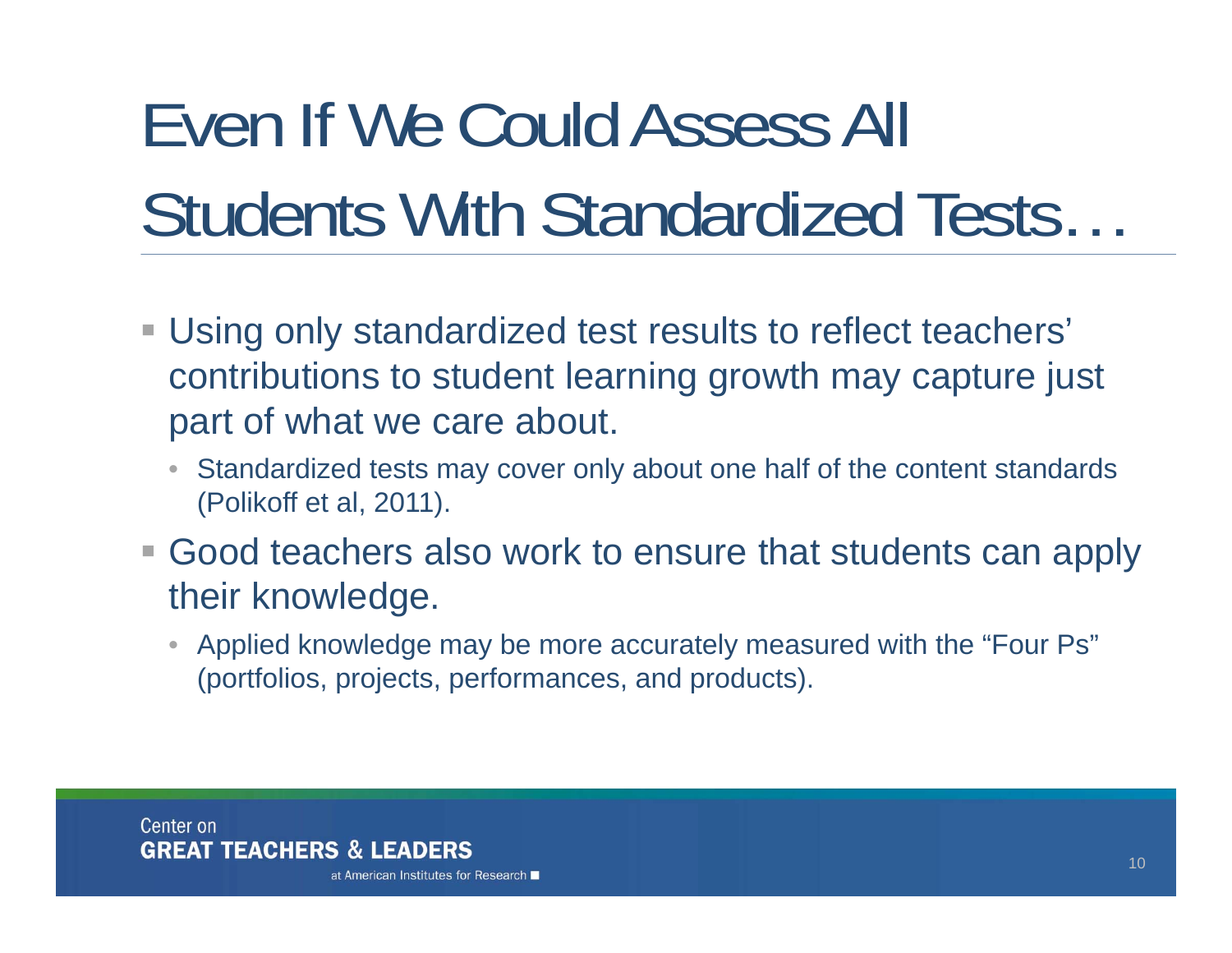## The Four Ps (Portfolios, Projects, Performances, Products)

- Almost any measure, including student portfolios, projects, performances, and products (the Four Ps), can be used to demonstrate teachers' contributions to student learning growth if teachers share objectives and assessments and work together on scoring.
	- Use a high-quality rubric to judge initial knowledge and skills required for mastery of the content standard(s); then, use the same rubric to judge knowledge and skills at the end of a specific time period (unit, grading period, semester, year, etc.).
	- • Or, use other assessments or student history to establish baseline on standards.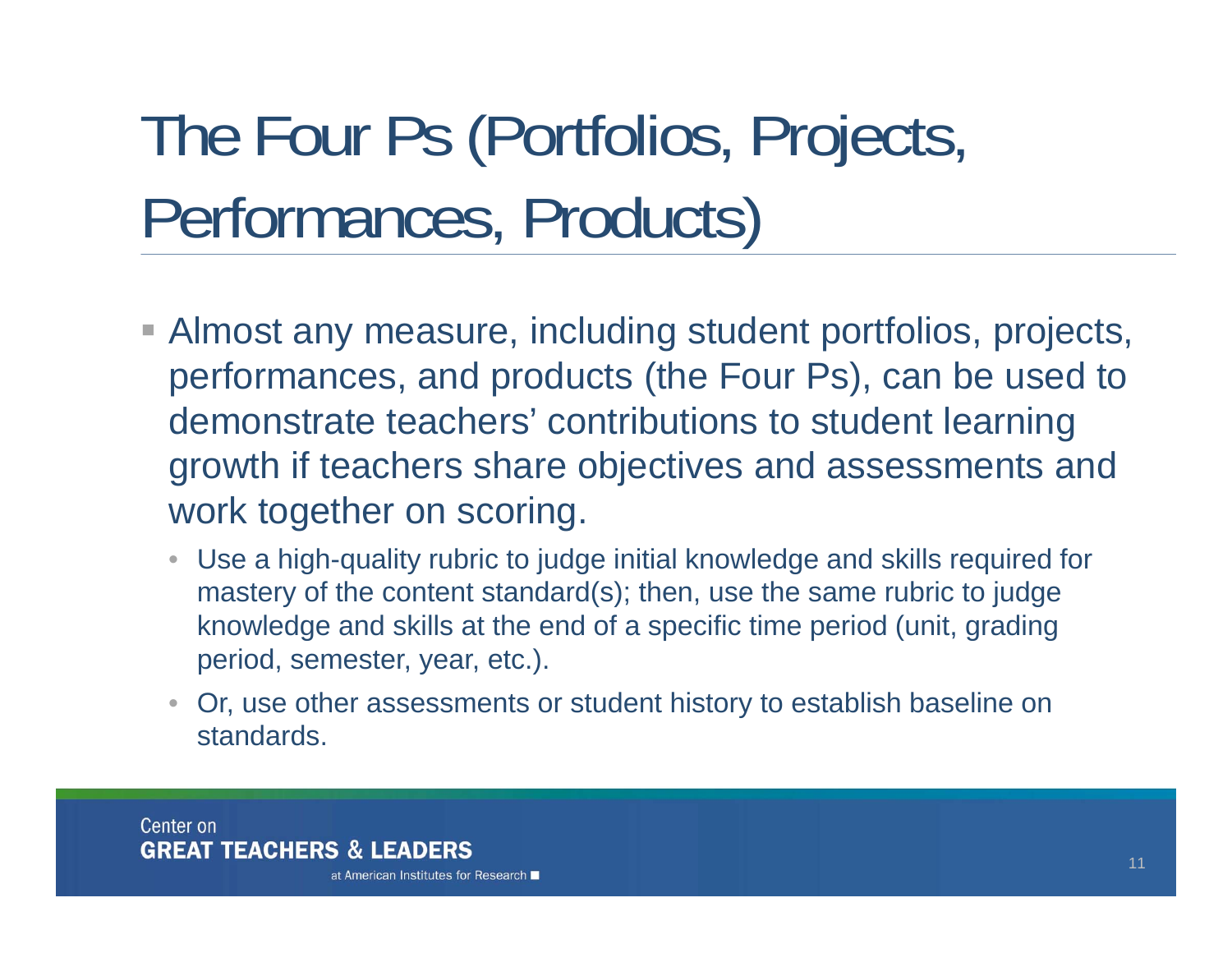

### **Assessment should match the knowledge or skill**

- *4 types of musical behaviors*
- 1. Responding
- 2. Creating
- 3.Performing
- 4. Listening

#### *Types of assessments used*

- 1. Rubrics
- 2. Playing tests
- 3. Written tests
- 4. Practice sheets
- 5. Teacher Observation
- 6. Portfolios
- 7. Peer and Self-Assessment

Slide contents used with permission of authors Carla Maltas, Ph.D., and Steve Williams, M.Ed.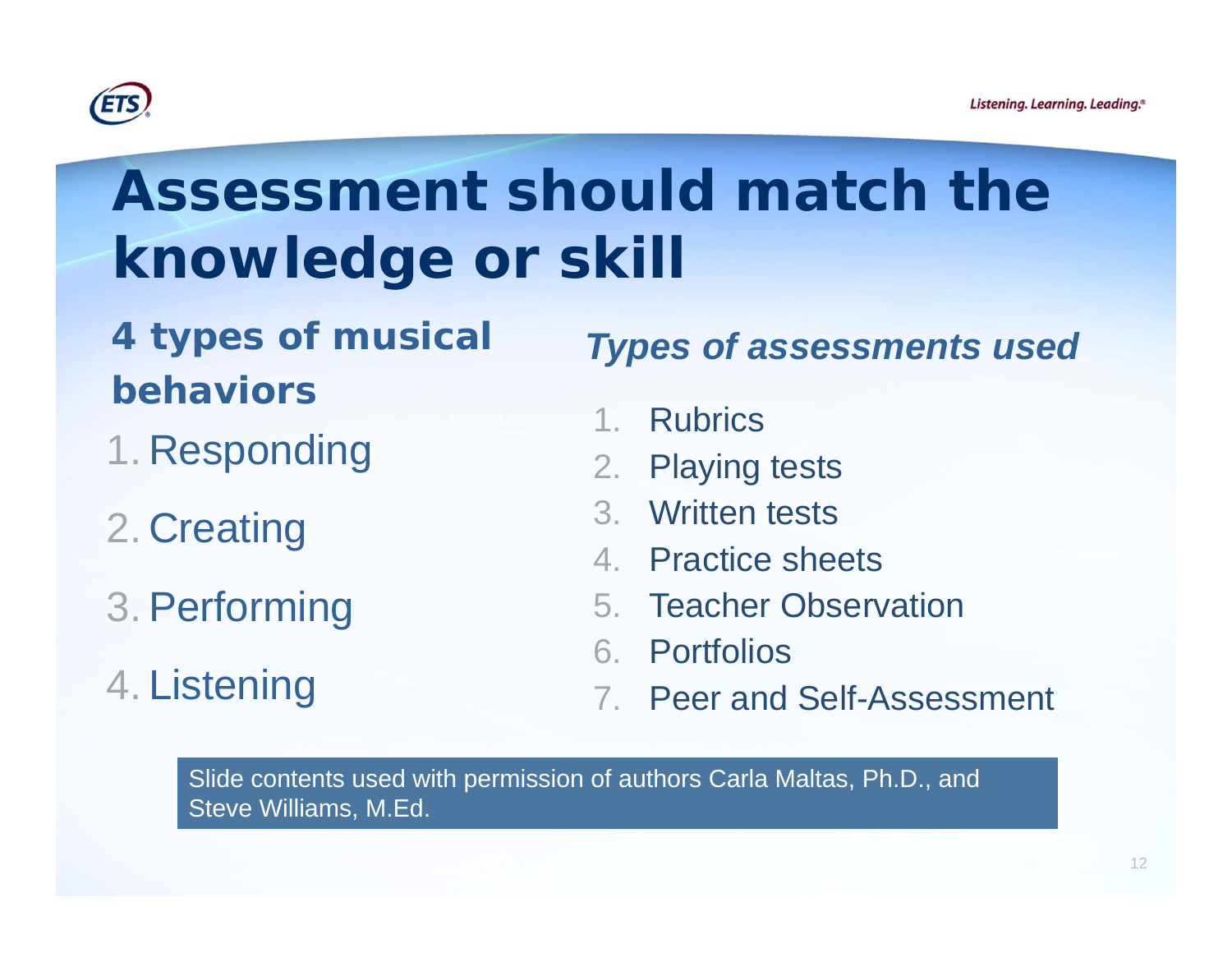## District Support for SLO Processes

- Ensure that school schedules provide sufficient time for teachers to meet with principals, colleagues, and teams to develop SLOs, identify appropriate assessments, and score assessments.
- Ensure that principals are thoroughly trained to provide guidance and support for teachers in constructing SLOs and assessing student progress.
- **Ensure that teachers understand why they are measuring** student growth and understand how to create SLOs, assess student progress, and report results.

Center on **GREAT TEACHERS & LEADERS**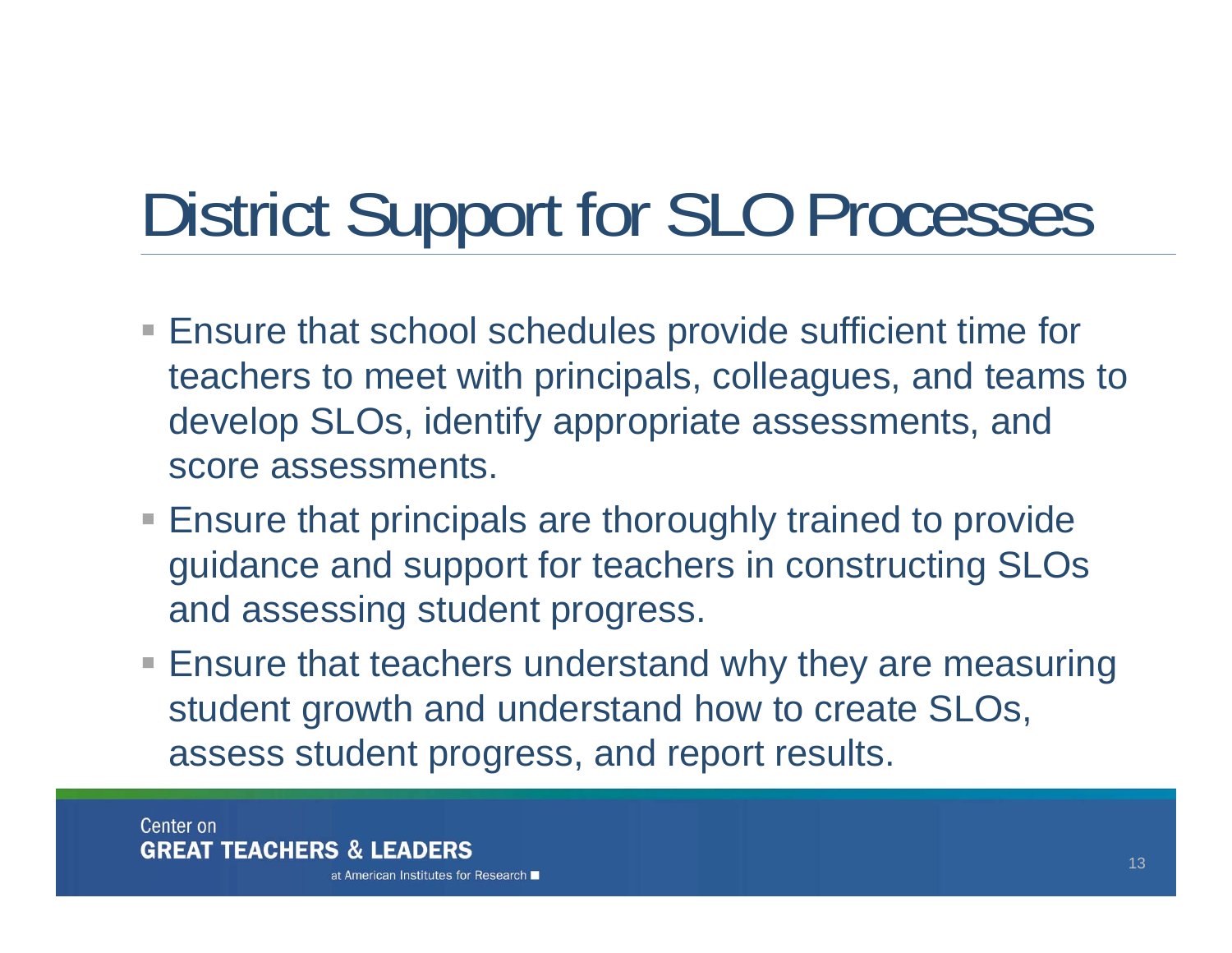## SLOs: Some General Guidance

#### Standards-based, not curriculum-based

- $\bullet$ Focus is on students' growth toward proficiency on specific standards.
- • Focus is not on whether teacher taught the material, but on whether students can demonstrate mastery of the material.
- **SLO** should be limited and focused in scope.
	- •Don't try to measure everything that's important.
	- $\bullet$  Teaching and assessing students' growth toward proficiency on standards for a content area will happen all year, but not all of those will be part of the SLO.
	- A SLO may focus on a single objective, but several standards may be connected to that objective.

Center on **GREAT TEACHERS & LEADERS**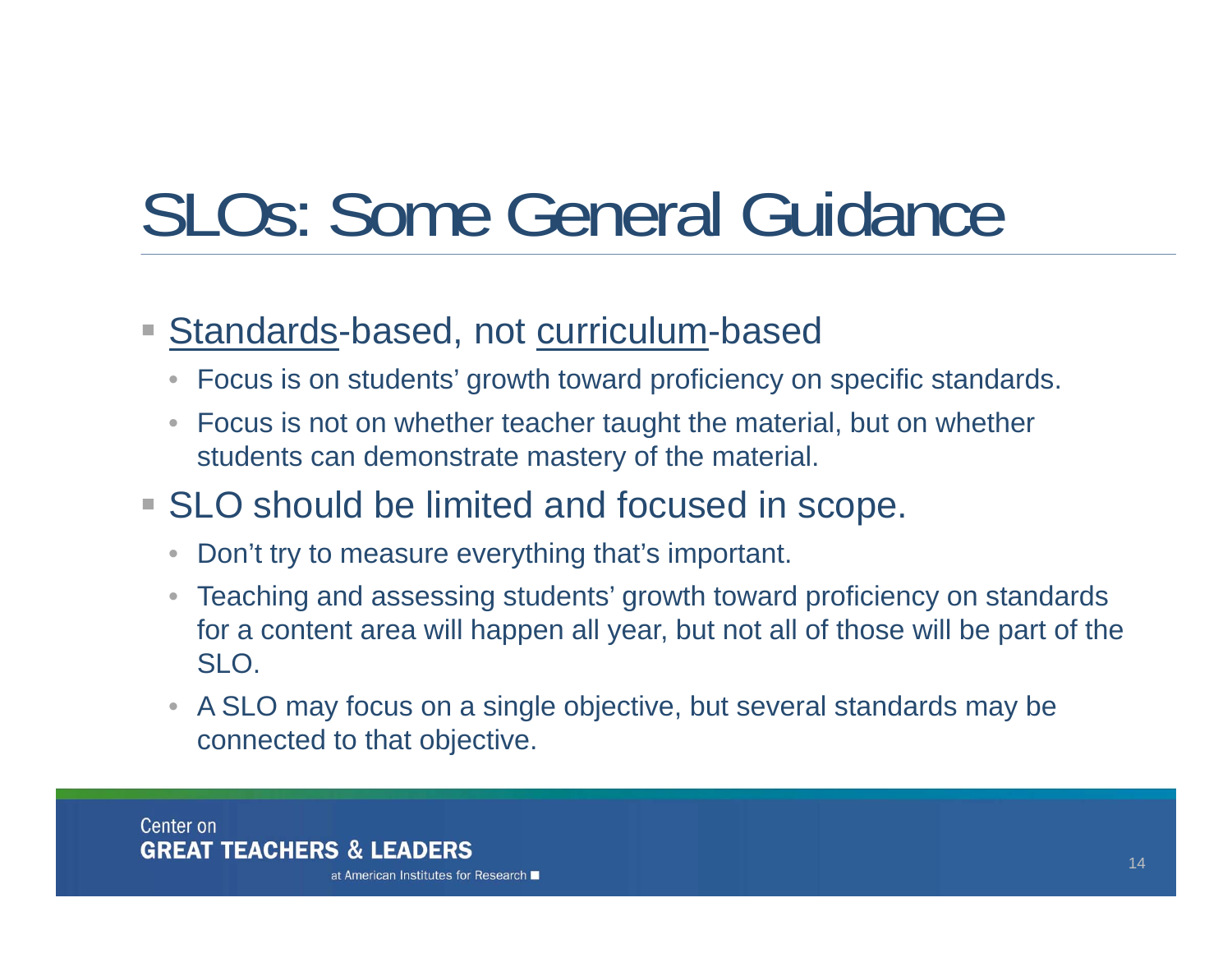# School Administrator Support for SLO Processes

- **Ensure that teachers in the same grade/subject work** together to identify and/or develop appropriate assessments to ensure that results will be comparable within the school.
- Meet with teachers individually at the beginning, middle, and end of year to ensure that teachers are on track.
- **Provide time within school day/school year for teachers to** meet together to determine goals, select assessments, and score assessments.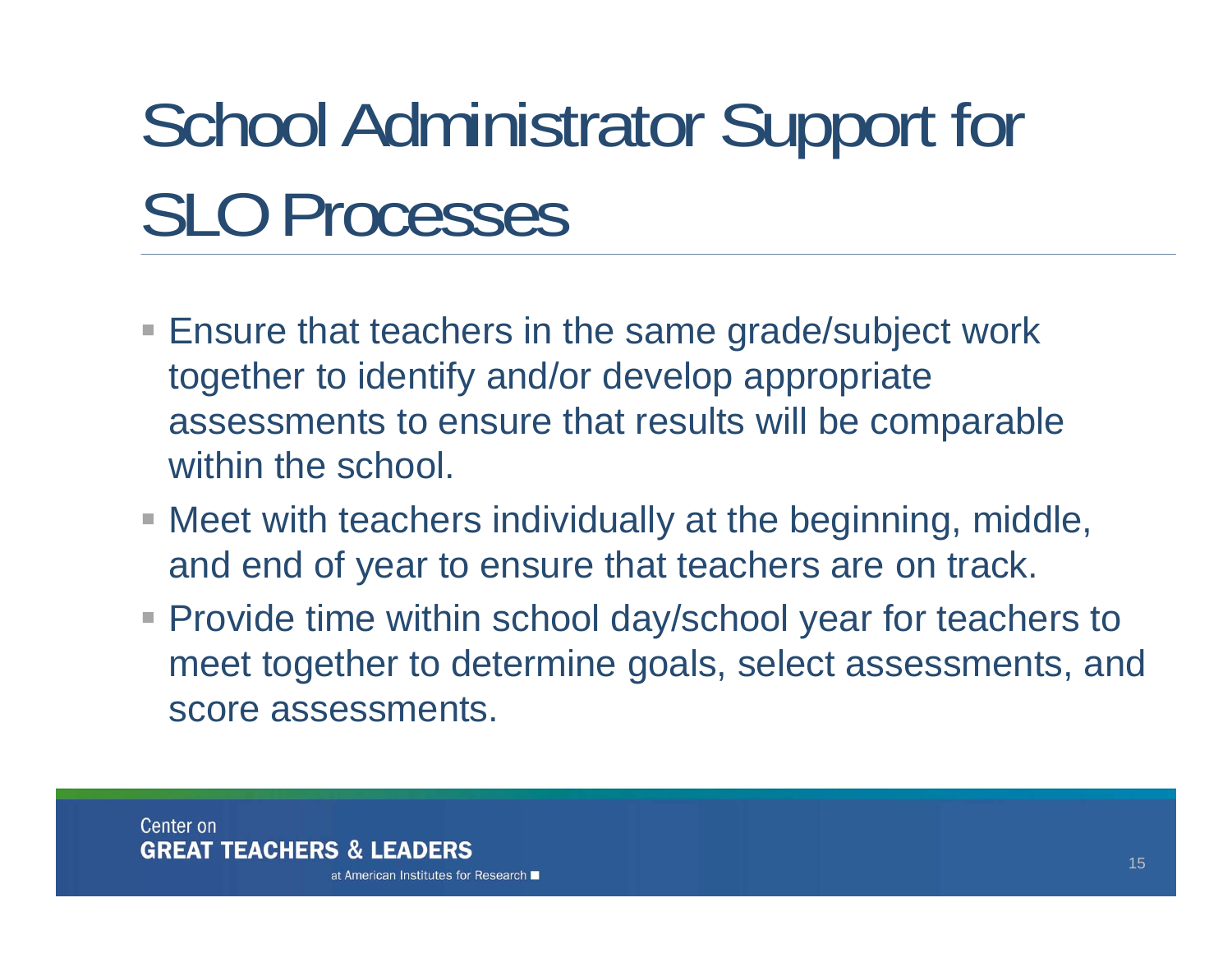## SLOs: Evidence of Mastery

- Decide on the key standards you want your students to show proficiency in by the end of the course (semester/year).
- With colleagues in same subject/grade, ask yourselves the question: *How will we know that the students have mastered these standards?*
	- What is the evidence of mastery that you will be looking for?
	- $\bullet$  How will you collect that evidence?
		- All types of assessments and/or Four Ps (portfolios, projects, performances, products)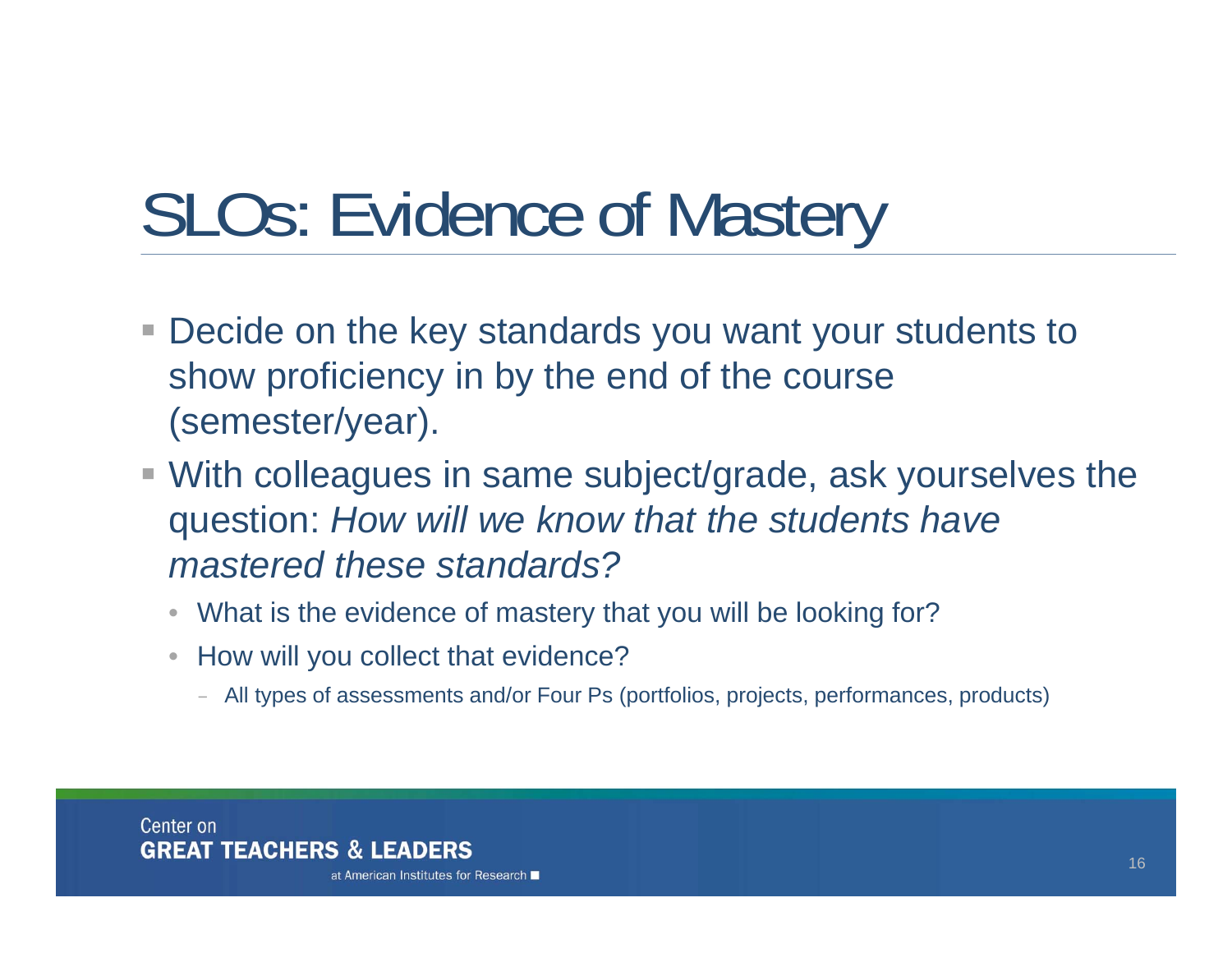## SLOs: Measuring Success

- **High-quality assessments**
- Rubrics will work best when portfolios, projects, performances, or products (Four Ps) are needed to show students' mastery of standards.
	- •Start with standards-based rubric (generic).
	- $\bullet$  Work with colleagues to:
		- Identify priority standards
		- Discuss how students' proficiency could be measured
		- Develop and pilot rubric
		- Score student work together to calibrate levels

Center on **GREAT TEACHERS & LEADERS**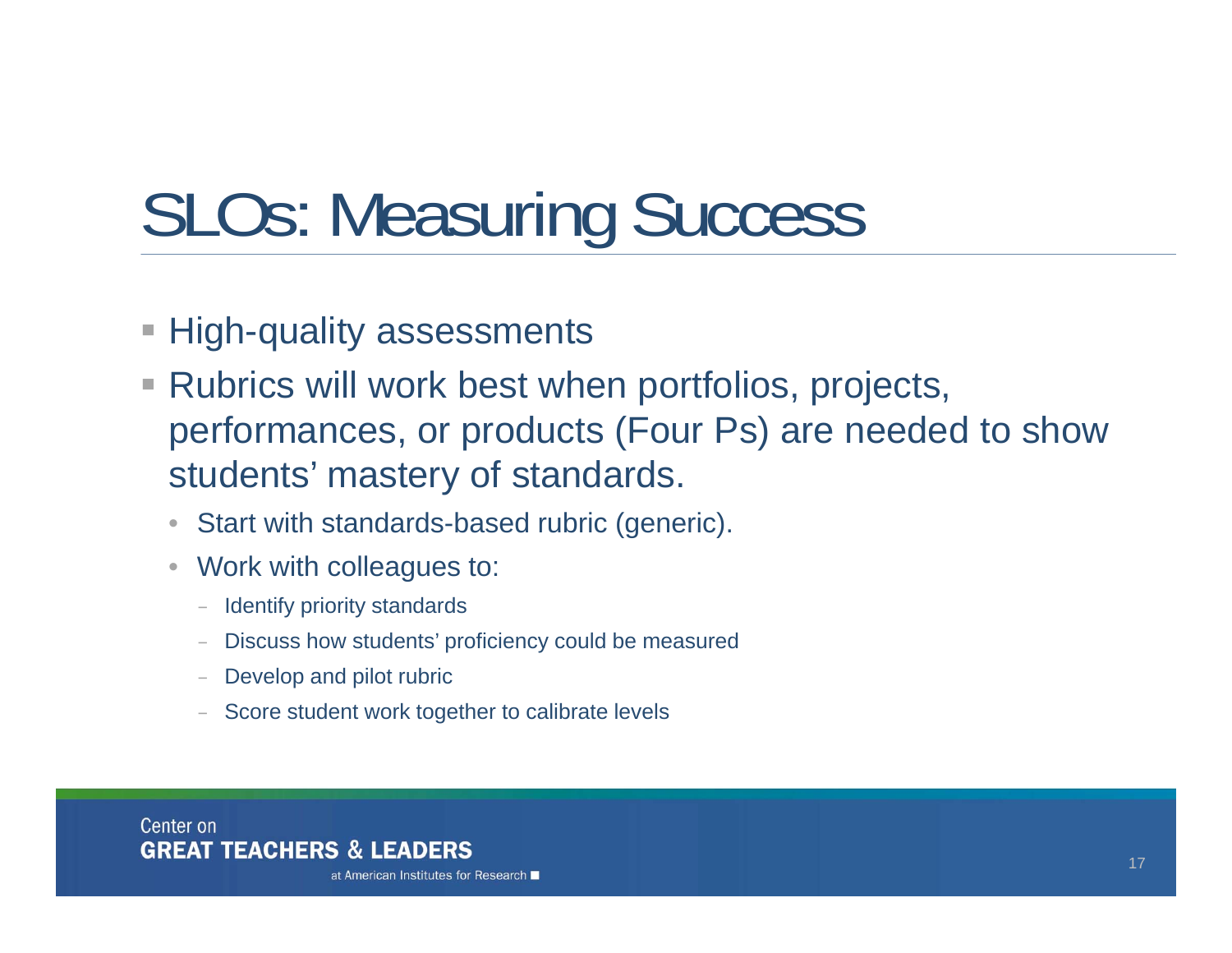## SLOs: Scoring

- Assessments administered individually to students (e.g., DIBELS, DRA) can be scored by person administering the assessment (usually the classroom teacher).
- $\mathcal{L}_{\mathcal{A}}$  Group assessments (e.g., a multiple-choice test) can be scored by machine or together with other teachers.
- $\mathcal{L}_{\mathcal{A}}$  Rubric-based assessments are best scored together with colleagues in the same grade/subject.
	- Calibrate: Start by selecting "anchor papers" at each level and discussing what qualities make them a 1, 2, etc.
	- $\bullet$  Try independently scoring sample papers/projects and discussing scores until agreement is reached.

Center on **GREAT TEACHERS & LEADERS**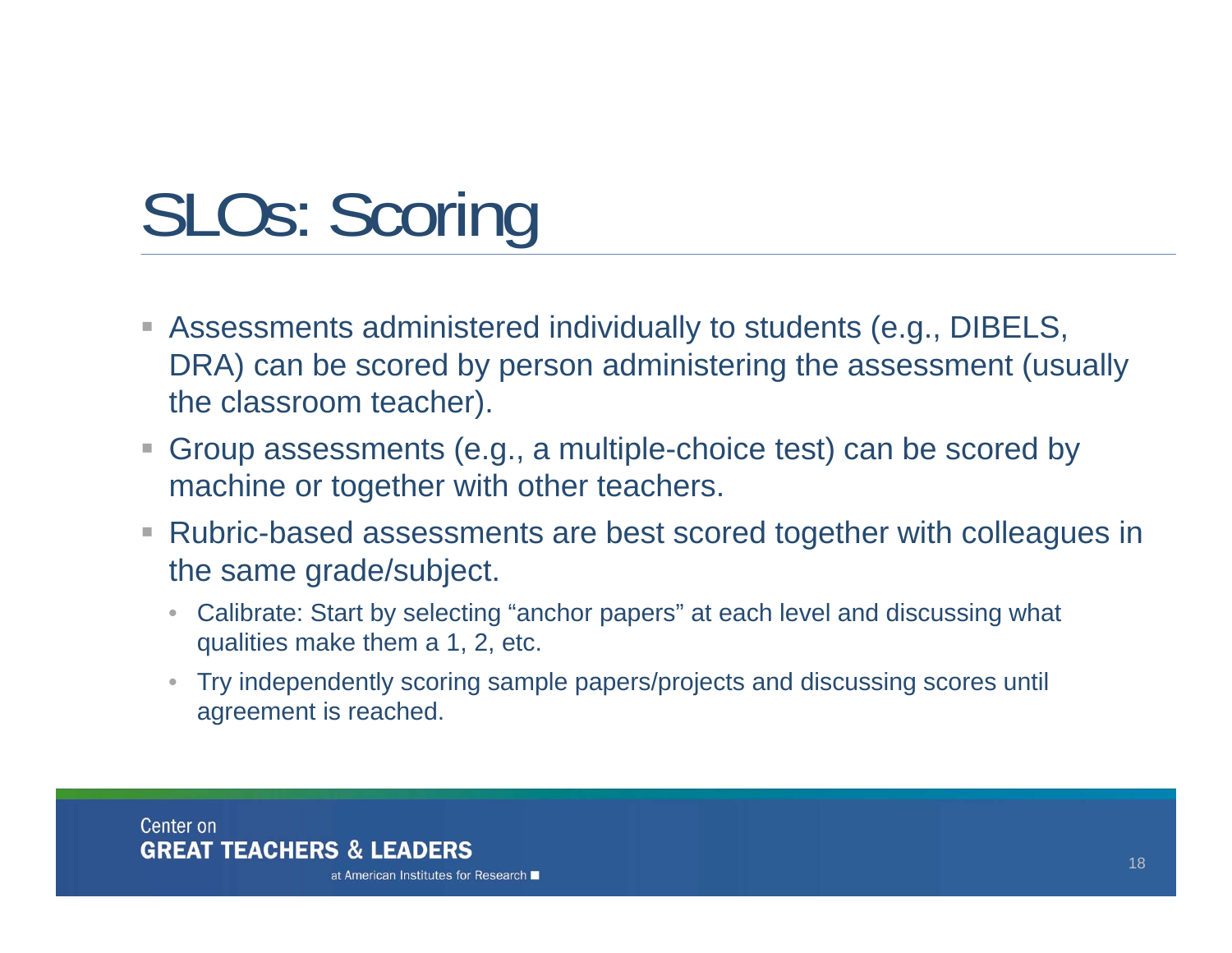# SLOs and the Common Core State Standards

- SLOs should be standards-based, so any key standards, including Common Core State Standards, can absolutely be the focus of SLOs.
- Really nice example of Common Core State Standards rubrics, created by staff at Elk Grove Unified School District (California):

http://blogs.egusd.net/ccss/2012/01/12/ccss-alignedrubrics-k-12/

 $\bullet$  Not only provides indicators of students' levels of proficiency, but also shows students' progress within the context of grade-level expectations

Center on **GREAT TEACHERS & LEADERS**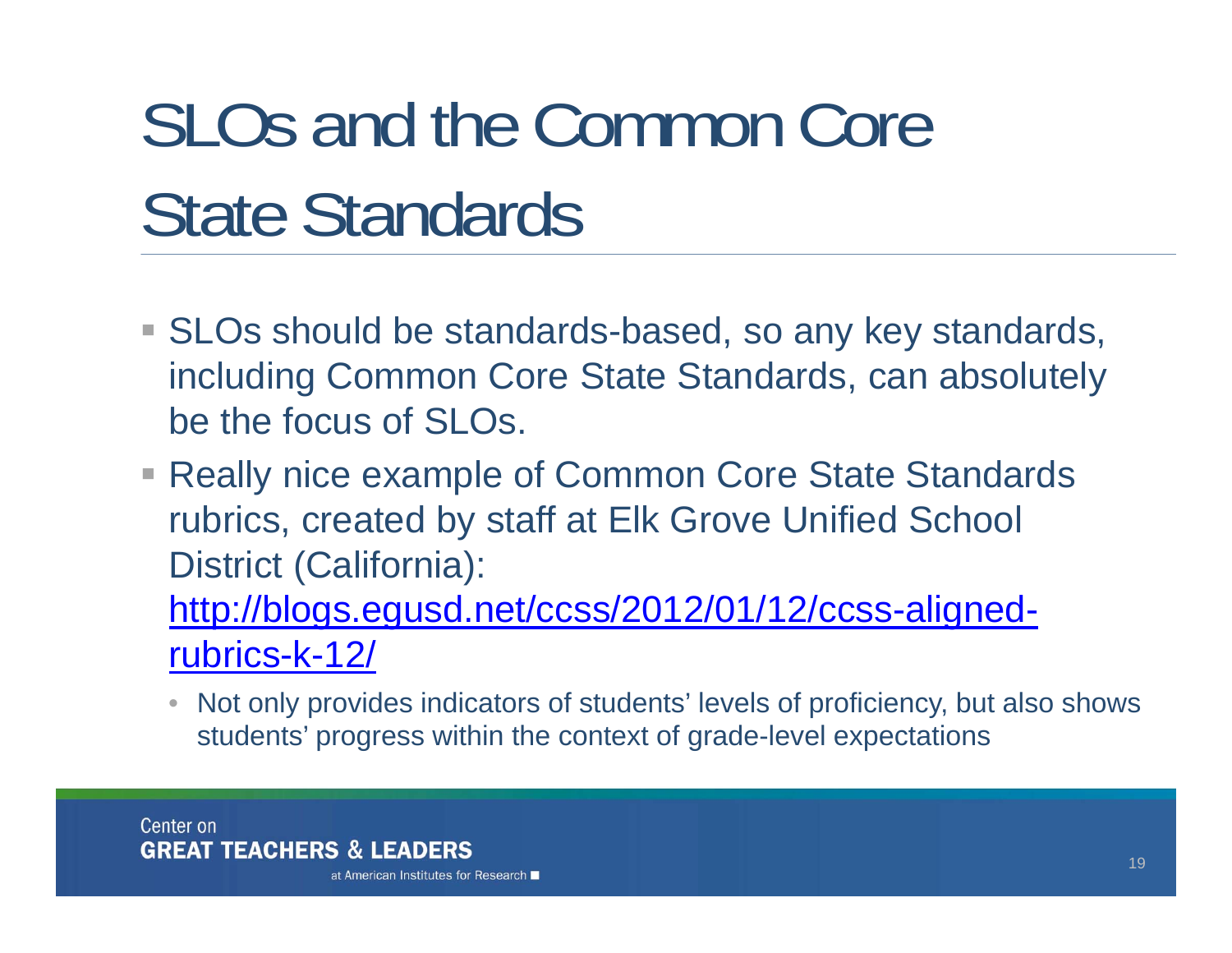## Teacher Collaboration

- **Teachers don't need to assess in isolation.** 
	- $\bullet$  Collaborate/share great lesson plans, materials, assessments, etc. across classrooms, schools, and districts (by content area, grades taught).
	- $\bullet$  Work together to grade projects, essays, etc. by using technology when meeting in person is not feasible.
		- Working together encourages consistency in scoring, increasing validity and comparability of results.
- In rural areas, Webex, Google Docs, and other web-based tools allow you to share files, videos, assessments, and rubrics.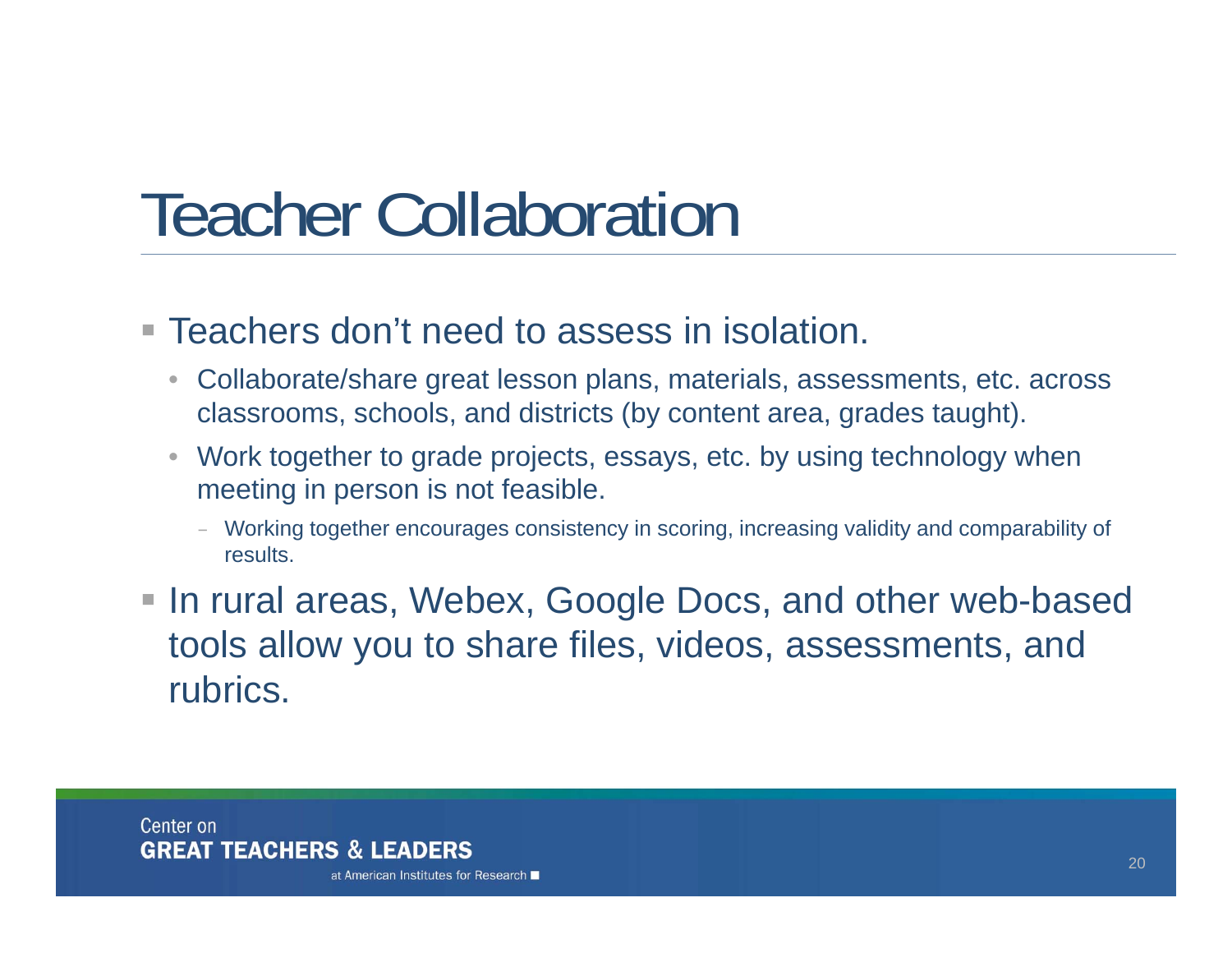## Principals' Role in Scoring SLO Results as Part of Teacher Evaluation

- 1. Principal and teacher meet at several points, including beginning and end of year, to discuss results; principal makes holistic judgment.
- 2. Principal considers results from all teachers in a subject/grade before determining scores for individual teachers.
- 3. District receives documented results and determines scores for individual teachers.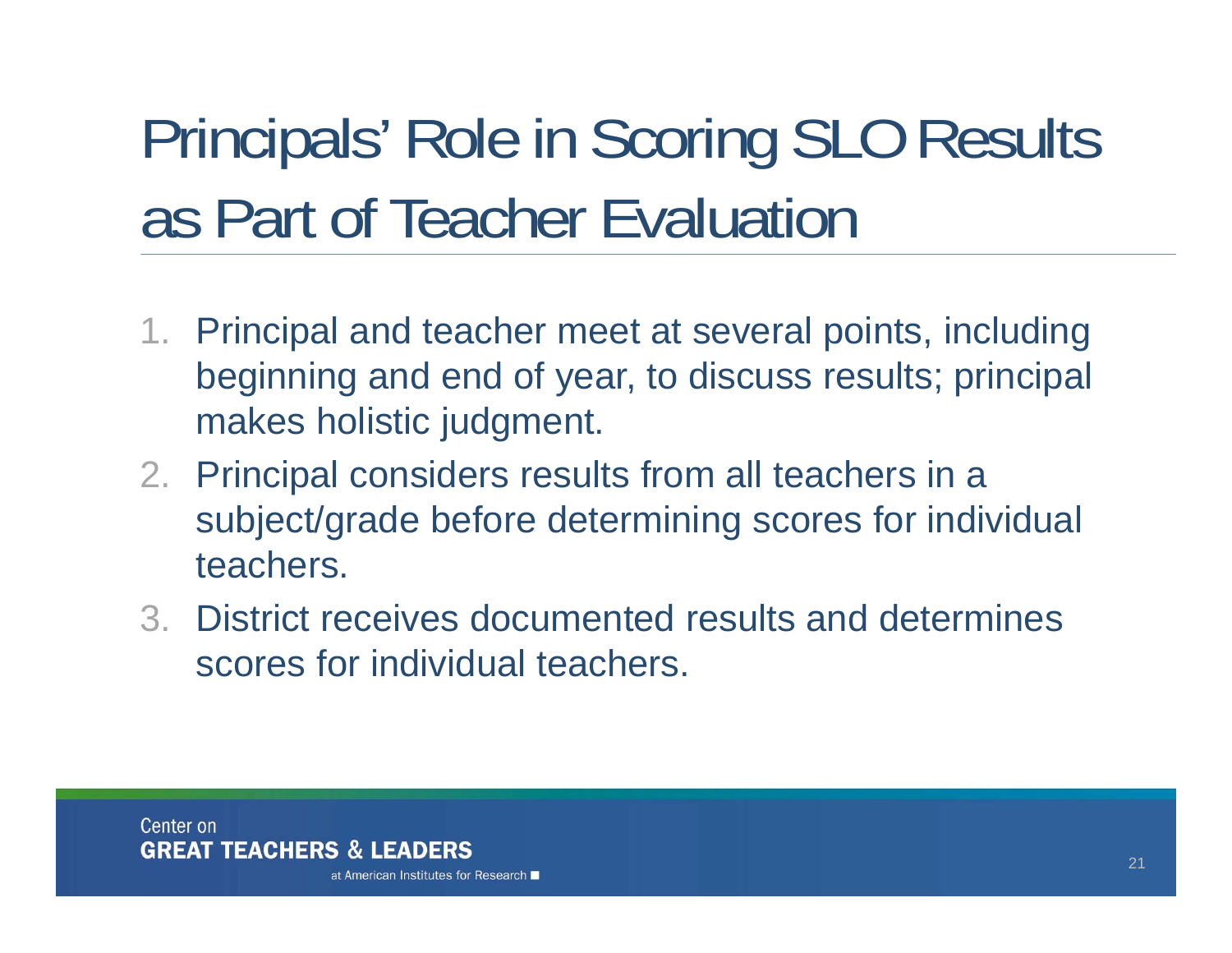## Verification and Audit Functions

Establish a committee of stakeholders (teachers, principals, district staff, others) to design a process by which results from SLOs can be verified.

- $\bullet$  Determine business rules and processes for audits.
	- Random audits: A certain number of audits will be done every year using a random selection process.
	- Performance audits: When data from SLOs fails to align with other indicators of teacher performance.
	- – General audits: When there is evidence of possible inaccuracies in scores due to staff misunderstanding of SLO processes or discrepancies in collecting/reporting data.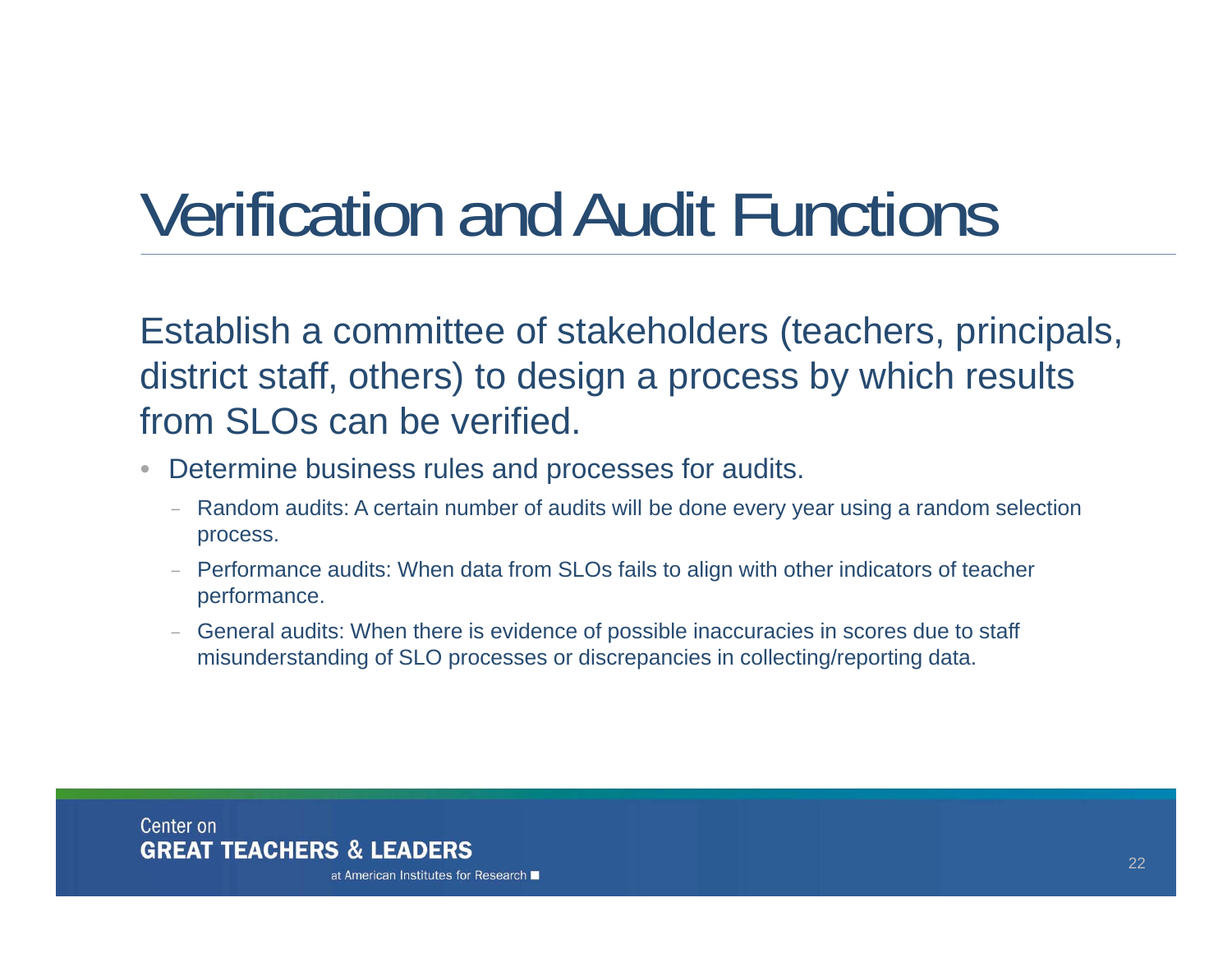## FAQs

#### *Q: Are SLOs the same as SMART goals? SMART = Specific, Measureable, Attainable, Relevant, and Time-Sensitive.*

A: While not the same, SMART goals and SLOs are definitely compatible. SLOs should be **SMARTI** 

#### *Q: How many SLOs do we need?*

A: It varies, but many states require two SLOs in non-tested subjects and grades and one SLO in tested subjects. Some states do not require SLOs in tested subjects.

#### *Q: How do SLOs fit with Common Core State Standards/College- and Career-Ready standards?*

A: SLOs should be based on students' progress on priority standards, and Common Core standards can absolutely be the focus of SLOs.

#### *Q: What does the research on SLOs say?*

A: There's no research yet on using SLOs as a mandatory component of teacher evaluation.

Center on **GREAT TEACHERS & LEADERS**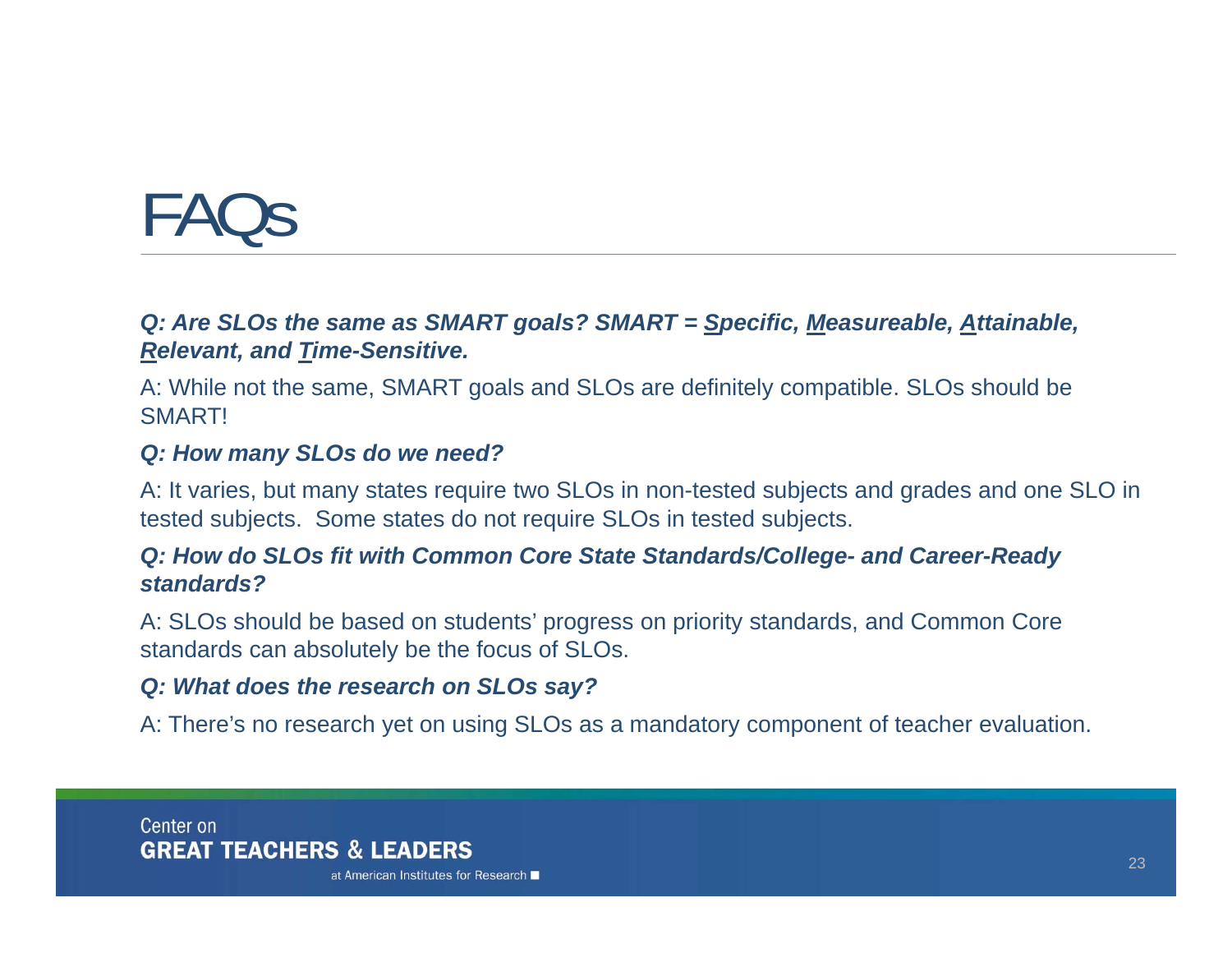## SLO Samples

Rhode Island samples:

http://www.ride.ri.gov/educatorquality/educatorevaluation/SLO.aspx

New York samples: http://www.bscsd.org/district.cfm?subpage=11531

Indiana samples (pages 46–56):

http://www.riseindiana.org/sites/default/files/files/Student%20Learning/St udent%20Learning%20Objectives%20Handbook%201%200%20FINAL. pdf

Louisiana samples: http://www.louisianabelieves.com/resources/library/teaching

Center on **GREAT TEACHERS & LEADERS**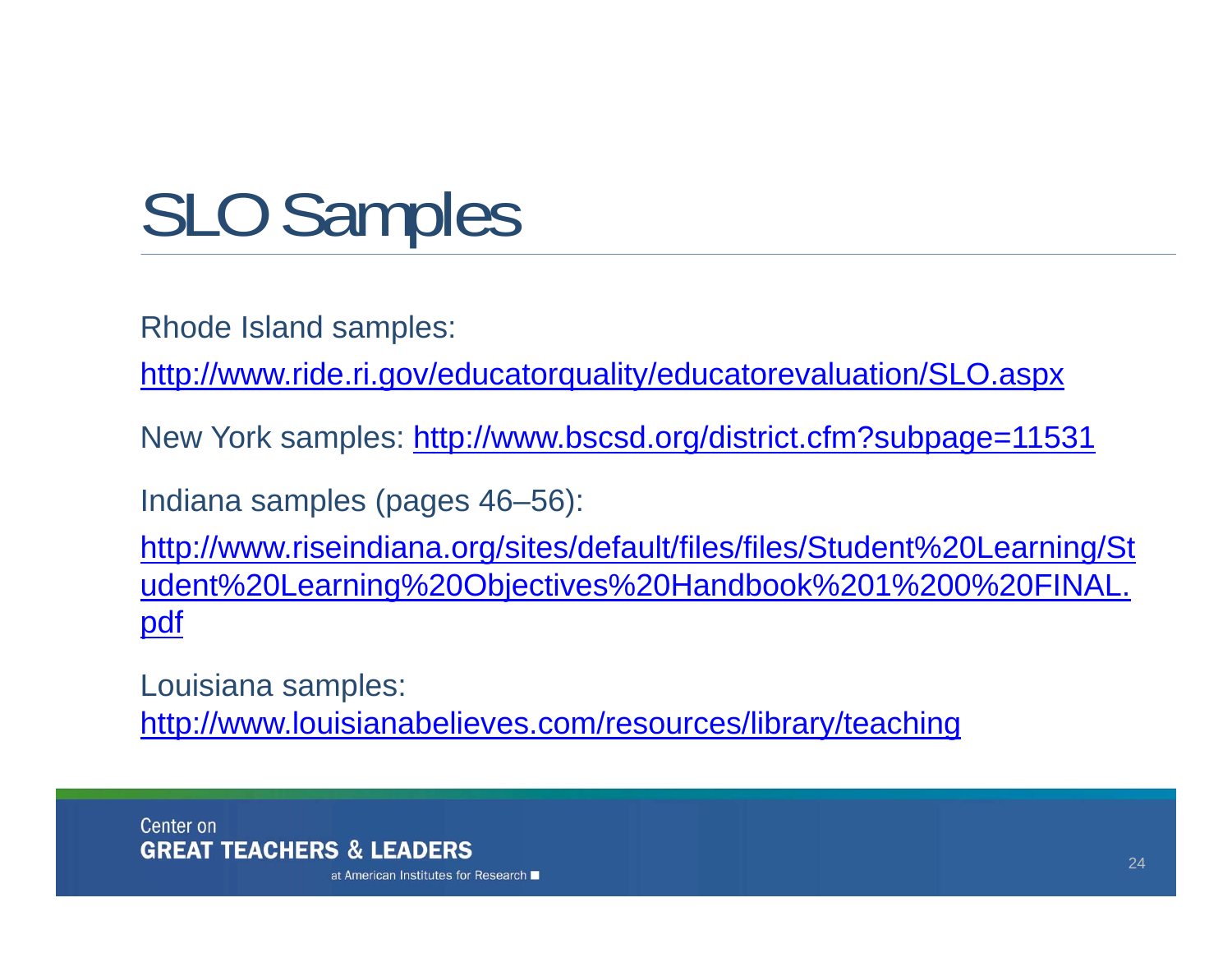### Resources

A Guide to Using Student Learning Objectives as a Locally-Determined Measure of Student Growth http://www.ode.state.oh.us/GD/DocumentManagement/DocumentDownload. aspx?DocumentID=139732

Targeting Growth: Using Student Learning Objectives as a Measure of Educator **Effectiveness** http://www2.ed.gov/programs/racetothetop/communities/slo-targetinggrowth.pdf

Center on **GREAT TEACHERS & LEADERS**